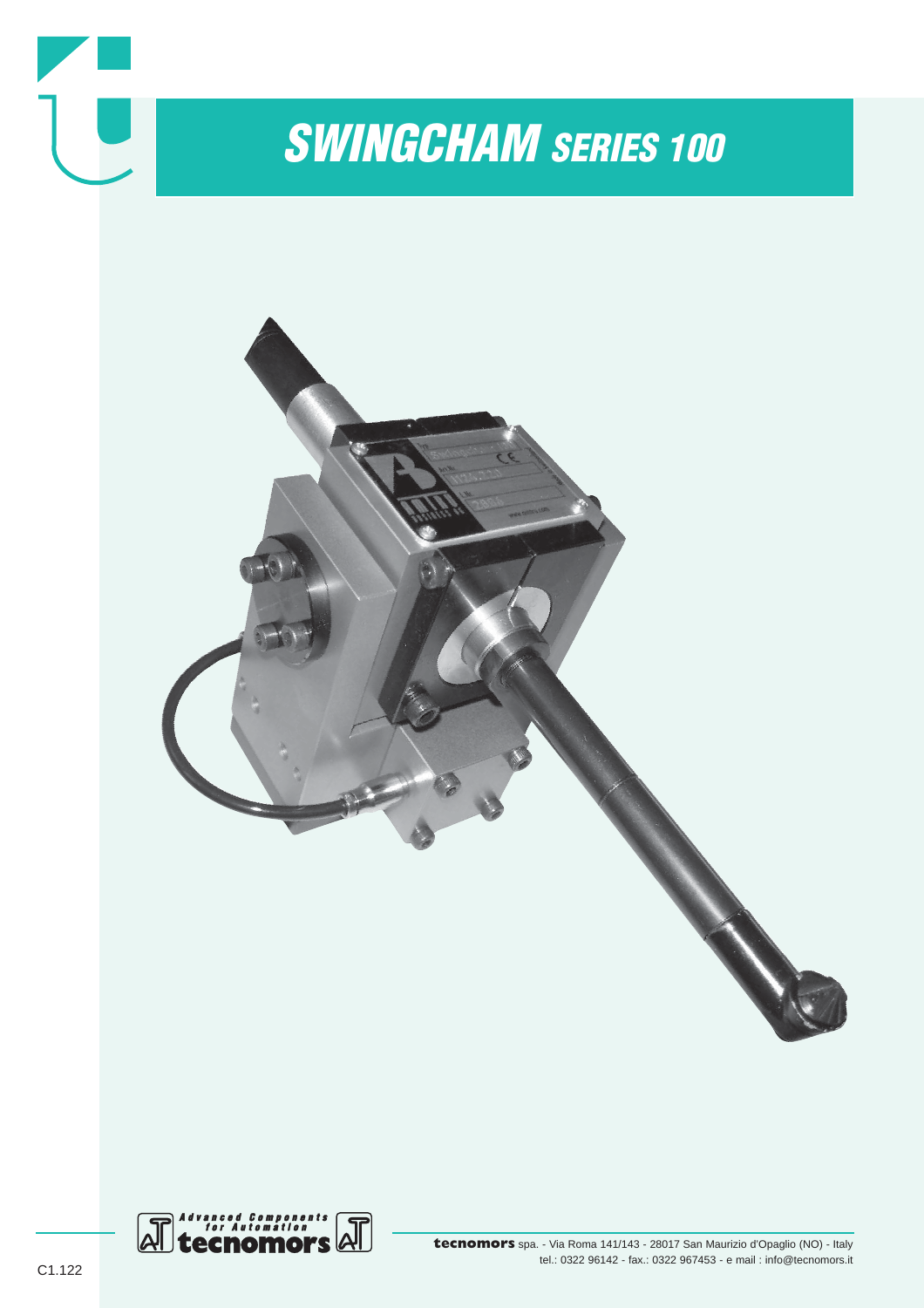## *SWINGCHAM SERIES 100*

L'utensile SWINGCHAM viene impiegato nei processi di sbavatura dei fori sia in particolari metallici che non. É particolarmente adatto per lavorare superfici poco accessibili. **I**

L'albero di contornatura ha una compensazione libera in due direzioni.

La pressione contro le superfici da lavorare può essere regolata da programma del robot. Il modello SWINGCHAM 110 ha una compensazione libera in tutte le direzioni grazie alla flessibilità dell'estremità.

Lo SWINGCHAM può essere fissato su un supporto statico (Toolstand) oppure direttamente sulla parte terminale di un robot.

Se il robot ha la necessità di usare più tipi di utensili, questi possono essere sostituiti automaticamente grazie ai cambi rapidi (Changing System).

Per garantire il funzionamento ottimale del motore é necessario utilizzare aria compressa filtrata e lubrificata.



**D**

The countersink tool SWINGCHAM is being used to countersink holes in metallic as well as nonmetallic parts. It is particularly well suited to work in badly accessible areas.

The countersink is freely compliable in two directions.

The pressure against the part edge can be set from the robot program. The countersink tip of the SWINGCHAM 110 is freely compliable in all directions thanks to its flexible tool mount (flex coupling).

The countersink tool can either be mounted stationary onto a tool stand (Toolstand) or onto the robot arm. If these tools at the robot have to be changed automatically,

a tool changer (Changing Systems) is available.

To assure an optimal life of the air motors the compressed air must be cleaned and lubricated.

Das Winkel-Senkwerkzeug SWINGCHAM dient zum Ansenken von Bohrungen in Werkstücken aus metallischen und nichtmetallischen Werkstoffen. Das Werkzeug eignet sich sehr gut zum Entgraten schlecht zugänglicher Stellen.

Der Senker ist in zwei Richtungen auslenkbar, wobei die notwendige Anpresskraft auf die Werkstückkante vom Roboterprogramm variiert werden kann. Beim SWINGCHAM 110 ist die Senkerspitze durch die flexible Werkzeugaufnahme (Flexkupplung) frei in alle Richtungen auslenkbar.

Das Senkwerkzeug kann entweder am Roboterarm oder stationär an einem Werkzeugständer (Toolstand) angebaut werden. Sollen diese Werkzeuge am Roboter automatisch gewechselt werden, so steht ein Werkzeug-Wechselsystem (Changing System) zur Verfügung.

Für eine einwandfreie Funktion benötigt der Luftmotorgeölte Druckluft.

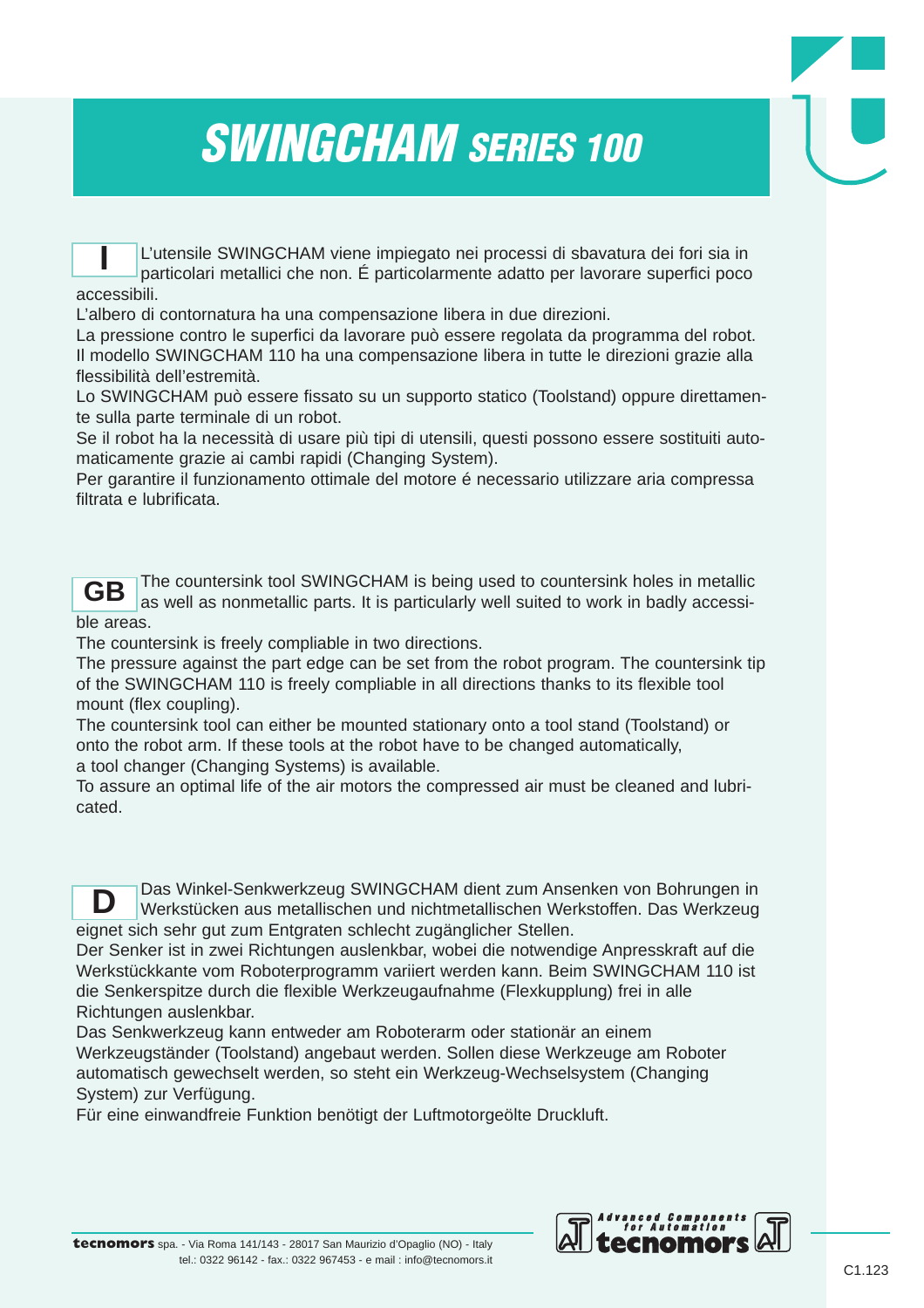*SWINGCHAM SERIES 100*